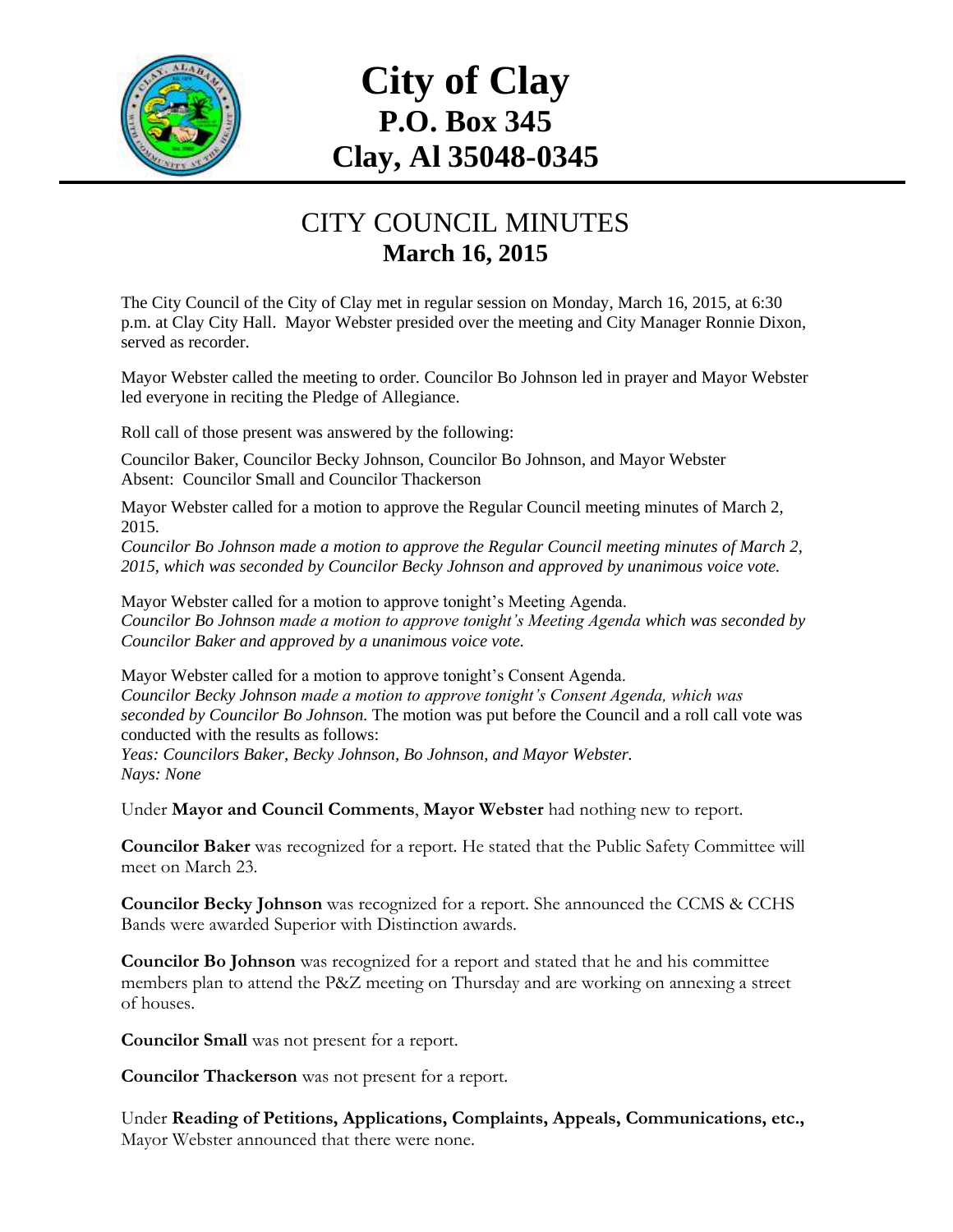

## **CITY OF CLAY CITY COUNCIL MINUTES March 16, 2015**

Under the **City Manager's Report**, City Manager Ronnie Dixon announced that the County has started paving Deerfoot Parkway and that the City will resurface Steeplechase Drive soon now that the weather is warming up. He also reviewed an email about installing speed bumps on Steeplechase Drive.

Mr. Dixon read a letter from the Alabama Ethics Commission detailing the results and conclusion that a complaint against Councilor Johnson had no grounds and has been dismissed.

Mr. Dixon reported the account balances in the General Fund = \$635,546.94; Contractors Bond = \$168,479.83; Capital Improvement Fund = \$387,018.20; 4 & 5 Cent Gasoline Fund = \$85,223.52; 7 Cent Gasoline Fund = \$169,880.44; Road Project Fund = \$250,000.00; Contingency Fund = \$300,000.00; BBT Fund= \$87,500.00; Ballpark Revenue = \$58,977.54; and Ballpark Expense  $=$  (\$31,934.07).

Under **Resolutions, Ordinances, Orders and Other Business** Mayor Webster called for a motion to enter into Unanimous Consent.

*Councilor Baker made a motion to suspend the regular rules of order and enter into Unanimous Consent, which was seconded by Councilor Bo Johnson.* The motion was put before the Council and a roll call vote was conducted with the results as follows:

*Yeas: Councilors Baker, Johnson, Johnson, and Mayor Webster. Nays: None*

Mayor Webster introduced Ordinance 2015-13, An Ordinance Amending Ordinance 2013-17, Personnel Policy, which was read by City Manager Ronnie Dixon.

*Councilor Baker made a motion to approve Ordinance 2015-13, which was seconded by Councilor Bo Johnson.*  The motion was put before the Council and a roll call vote was conducted with the results as follows:

*Yeas: Councilors Baker, Johnson, Johnson, and Mayor Webster. Nays: None*

Mayor Webster introduced Resolution 2015-17, A Resolution Releasing the Lien at 5224 Balboa Avenue, which was read by City Manager Ronnie Dixon.

*Councilor Baker made a motion to approve Resolution 2015-17, which was seconded by Councilor Bo Johnson.*  The motion was put before the Council and a roll call vote was conducted with the results as follows:

*Yeas: Councilors Baker, Johnson, Johnson, and Mayor Webster. Nays: None*

Mayor Webster called an end to Unanimous Consent and called for **Public Comments** and there were none.

Mayor Webster announced that the next City Council meeting will take place on Monday, April 6, 2015, at 6:30. Pre Council will begin at 6:00 p.m.